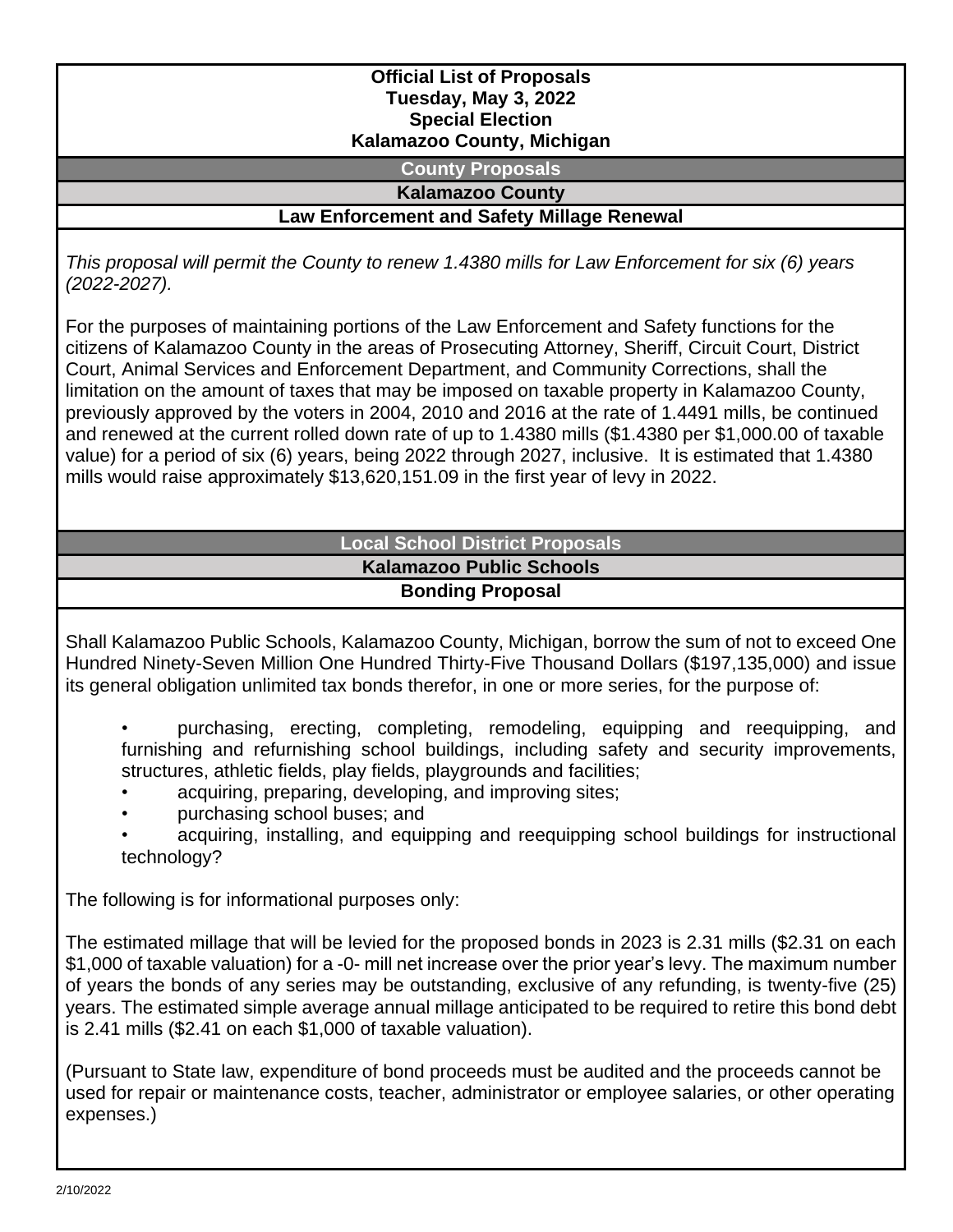## **Climax-Scotts Community Schools Operating Millage Renewal Proposal**

This proposal will allow the school district to continue to levy the statutory rate of not to exceed 18 mills on all property, except principal residence and other property exempted by law, required for the school district to receive its revenue per pupil foundation allowance and renews millage that will expire with the 2023 tax levy.

Shall the currently authorized millage rate limitation of 17.5864 mills (\$17.5864 on each \$1,000 of taxable valuation) on the amount of taxes which may be assessed against all property, except principal residence and other property exempted by law, in Climax-Scotts Community Schools, Kalamazoo and Calhoun Counties, Michigan, be renewed for a period of 5 years, 2024 to 2028, inclusive, to provide funds for operating purposes; the estimate of the revenue the school district will collect if the millage is approved and levied in 2024 is approximately \$338,892 (this is a renewal of millage that will expire with the 2023 tax levy)?

#### **Operating Millage Proposal**

This proposal will allow the school district to levy the statutory rate of not to exceed 18 mills on all property, except principal residence and other property exempted by law, required for the school district to receive its revenue per pupil foundation allowance.

Shall the limitation on the amount of taxes which may be assessed against all property, except principal residence and other property exempted by law, in Climax-Scotts Community Schools, Kalamazoo and Calhoun Counties, Michigan, be increased by 2 mills (\$2.00 on each \$1,000 of taxable valuation) for a period of 7 years, 2022 to 2028, inclusive, to provide funds for operating purposes; the estimate of the revenue the school district will collect if the millage is approved and levied in 2022 is approximately \$7,814 (this millage is to restore millage lost as a result of the reduction required by the Michigan Constitution of 1963 and will be levied only to the extent necessary to restore that reduction)?

# **Gull Lake Community Schools Sinking Fund Millage Renewal Proposal**

This proposal will allow the school district to continue to levy the building and site sinking fund millage that expires with the 2022 tax levy.

Shall the currently authorized millage rate of 0.6334 mill (\$0.6334 on each \$1,000 of taxable valuation) which may be assessed against all property in Gull Lake Community Schools, Kalamazoo, Barry and Calhoun Counties, Michigan, be renewed for a period of 9 years, 2023 to 2031, inclusive, to continue to provide for a sinking fund for construction or repair of school buildings and all other purposes authorized by law; the estimate of the revenue the school district will collect if the millage is approved and levied in 2023 is approximately \$706,000 (this is a renewal of millage that will expire with the 2022 tax levy)?